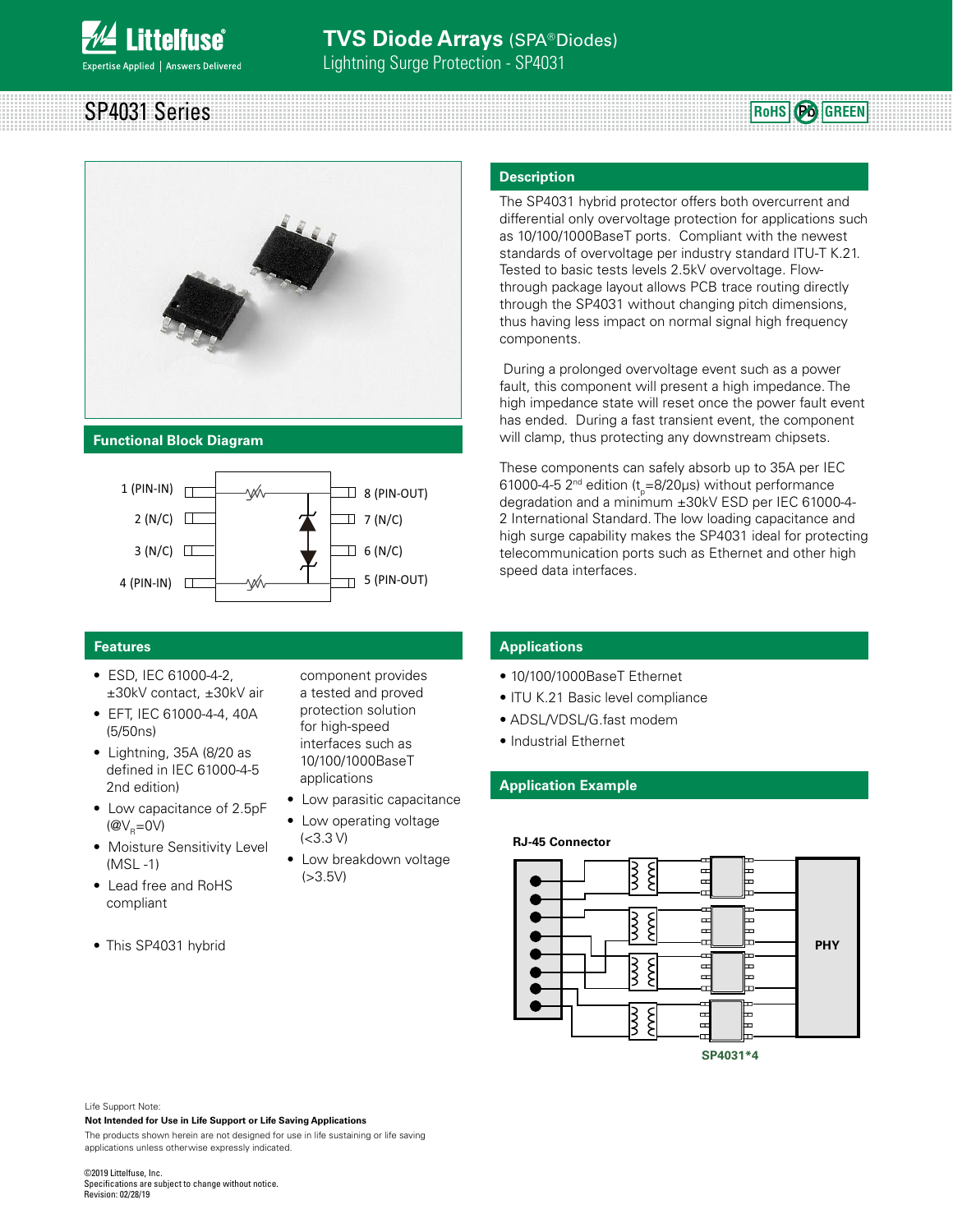

Lightning Surge Protection - SP4031

| Absolute Maximum Ratings |                              |             |             |  |  |  |  |
|--------------------------|------------------------------|-------------|-------------|--|--|--|--|
| Symbol                   | Parameter                    | Value       | Units       |  |  |  |  |
| ' OP                     | <b>Operating Temperature</b> | $-40$ to 85 | $^{\circ}C$ |  |  |  |  |
| PP <sup></sup>           | Peak Current (tp=8/20µs)     | 35          | $\forall$   |  |  |  |  |
| <b>STOR</b>              | Storage Temperature          | $-55$ to 85 | $^{\circ}C$ |  |  |  |  |

Notes:

*CAUTION: Stresses above those listed in "Absolute Maximum Ratings" may cause permanent damage to the component. This is a stress only rating and operation of the component at these or any other conditions above those indicated in the operational sections of this specification is not implied.*

#### Electrical Characteristics, Pin1 to Pin5 (T<sub>op</sub> = 25°C)

| Symbol<br>Parameter                |                  | <b>Test Conditions</b>                                       | Min | Typ            | <b>Max</b> | <b>Units</b> |
|------------------------------------|------------------|--------------------------------------------------------------|-----|----------------|------------|--------------|
| Reverse Standoff Voltage           | $V_{RWM}$        | $I_p = 1 \mu A$                                              |     |                | 3.3        |              |
| Breakdown Voltage                  | $\rm V_{_{BR}}$  | $I_n = 1mA$                                                  | 3.5 | 4.5            |            |              |
| Reverse Leakage Current            | $L_{\text{EAK}}$ | $V_{\rm p} = 3.3V$                                           |     |                | 0.5        | uA           |
| Clamp Voltage <sup>1</sup>         | $V_c$            | $I_{\text{pp}} = 1A$ , t <sub>p</sub> =8/20µs, Pin5 to Pin8  |     | 6              | 7.5        |              |
|                                    |                  | $I_{\text{pp}} = 35A$ , t <sub>n</sub> =8/20µs, Pin5 to Pin8 |     | 29.5           | 35         |              |
| Dynamic Resistance <sup>2</sup>    | $R_{DYN}$        | TLP, $t_{n}$ =100ns, Pin5 to Pin8                            |     | 0.45           |            | Ω            |
| ESD Withstand Voltage <sup>1</sup> | $V_{ESD}$        | IEC 61000-4-2 (Contact Discharge)                            | ±30 |                |            | kV           |
|                                    |                  | IEC 61000-4-2 (Air Discharge)                                | ±30 |                |            | kV           |
| Diode Capacitance <sup>1</sup>     | $C_{VO- VO}$     | Reverse Bias=0V, f=1MHz                                      |     | $\mathfrak{D}$ | 2.5        | pF           |

Notes: 1 Parameter is guaranteed by design and/or component characterization.

2. Transmission Line Pulse (TLP) with 100ns width, 2ns rise time, and average window t1=70ns to t2= 90ns

#### **8/20 Pulse Waveform**



#### **Capacitance vs. Reverse Bias**

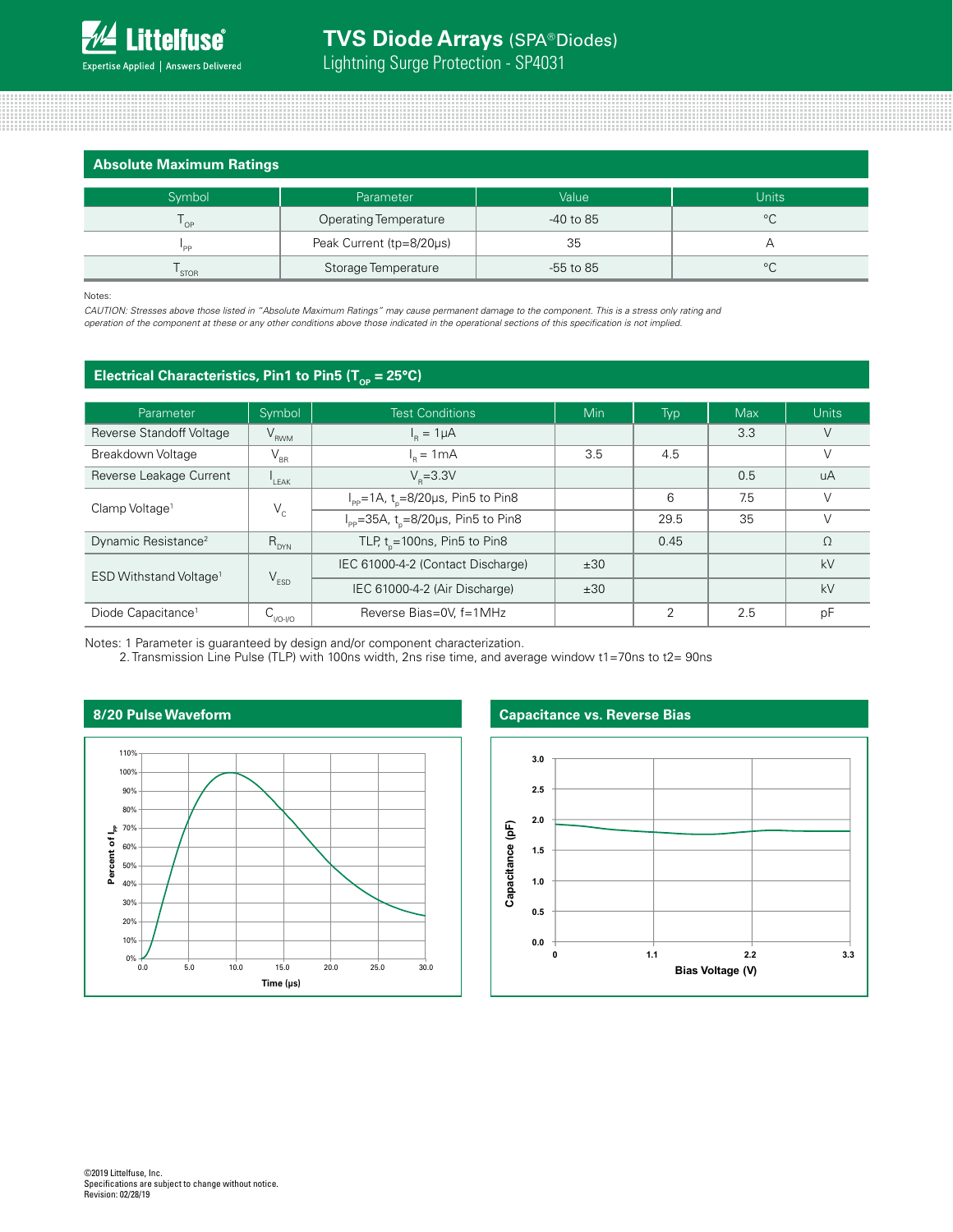

Lightning Surge Protection - SP4031

#### **Positive Transmission Line Pulsing (TLP) Plot Negative Transmission Line Pulsing (TLP) Plot**



#### **Clamping voltage vs. Ipp for 8/20μS waveshape**



#### **Soldering Parameters**

| <b>Reflow Condition</b>        |                                                        | Pb - Free assembly |  |
|--------------------------------|--------------------------------------------------------|--------------------|--|
|                                | - Temperature Min (T <sub>s(min</sub> )                | $150^{\circ}$ C    |  |
| Pre Heat                       | - Temperature Max (T <sub>s(max)</sub> )               | $200^{\circ}$ C    |  |
|                                | - Time (min to max) (t)                                | $60 - 180$ secs    |  |
| to peak                        | Average ramp up rate (Liquidus) Temp (T <sub>1</sub> ) | 3°C/second max     |  |
|                                | $T_{S(max)}$ to $T_{L}$ - Ramp-up Rate                 | 3°C/second max     |  |
| Reflow                         | - Temperature (T <sub>1</sub> ) (Liquidus)             | $217^{\circ}$ C    |  |
|                                | - Temperature (t,)                                     | $60 - 150$ seconds |  |
| Peak Temperature $(T_{\rm p})$ |                                                        | $260^{+0/5}$ °C    |  |
| Temperature $(t_{n})$          | Time within 5°C of actual peak                         | $20 - 40$ seconds  |  |
| Ramp-down Rate                 |                                                        | 6°C/second max     |  |
|                                | Time 25°C to peak Temperature (T <sub>a</sub> )        | 8 minutes Max.     |  |
| Do not exceed                  |                                                        | $260^{\circ}$ C    |  |



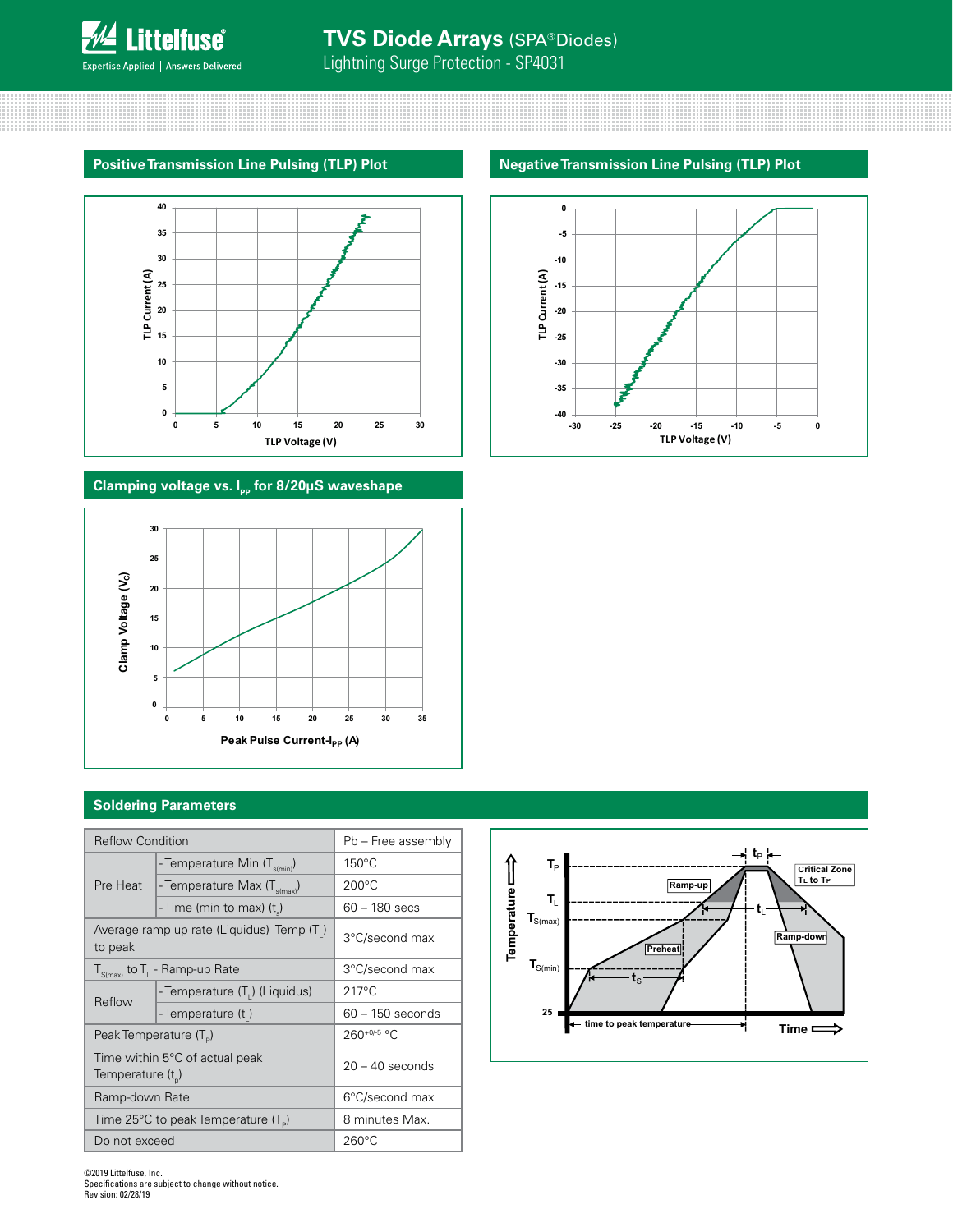

Lightning Surge Protection - SP4031

| <b>Product Characteristics</b> |                                                           |  |  |  |
|--------------------------------|-----------------------------------------------------------|--|--|--|
| <b>Lead Plating</b>            | Pre-Plated Frame                                          |  |  |  |
| <b>Lead Material</b>           | Copper Alloy                                              |  |  |  |
| <b>Lead Coplanarity</b>        | 0.004 inches(0.102mm)                                     |  |  |  |
| <b>Substrate Material</b>      | Silicon                                                   |  |  |  |
| <b>Body Material</b>           | Molded Compound                                           |  |  |  |
| <b>Flammability</b>            | UL Recognized compound meeting<br>flammability rating V-0 |  |  |  |

#### **Ordering Information**

| Part Number  | Package          | Min. Order Qtv. |
|--------------|------------------|-----------------|
| SP4031-02BTG | SOIC Tape & Reel | 2500            |

#### **Part Numbering System**



# **Part Marking System**



SP4031=Part code LTNUMBER = Lot Number H = Assembly Code WW=Week code YY=Year code

### **Package Dimensions of SOIC-8**



| Package        | <b>SOIC</b>        |      |                |       |  |
|----------------|--------------------|------|----------------|-------|--|
| Pins           | 8                  |      |                |       |  |
| <b>JEDEC</b>   | <b>MS-012</b>      |      |                |       |  |
|                | <b>Millimeters</b> |      | Inches         |       |  |
|                | Min                | Max  | Min            | Max   |  |
| A              | 1.35               | 1.75 | 0.053          | 0.069 |  |
| A <sub>1</sub> | 0.10               | 0.25 | 0.004          | 0.010 |  |
| A <sub>2</sub> | 1.25               | 1.65 | 0.050          | 0.065 |  |
| B              | 0.31               | 0.51 | 0.012          | 0.020 |  |
| C              | 0.17               | 0.25 | 0.007          | 0.010 |  |
| D              | 5.00<br>4.80       |      | 0.189          | 0.197 |  |
| E              | 5.80               | 6.20 | 0.228          | 0.244 |  |
| E1             | 3.80               | 4.00 | 0.150          | 0.157 |  |
| e              | 1.27 BSC           |      | 0.050 BSC      |       |  |
| L              | 0.40               | 1.27 | 0.050<br>0.016 |       |  |